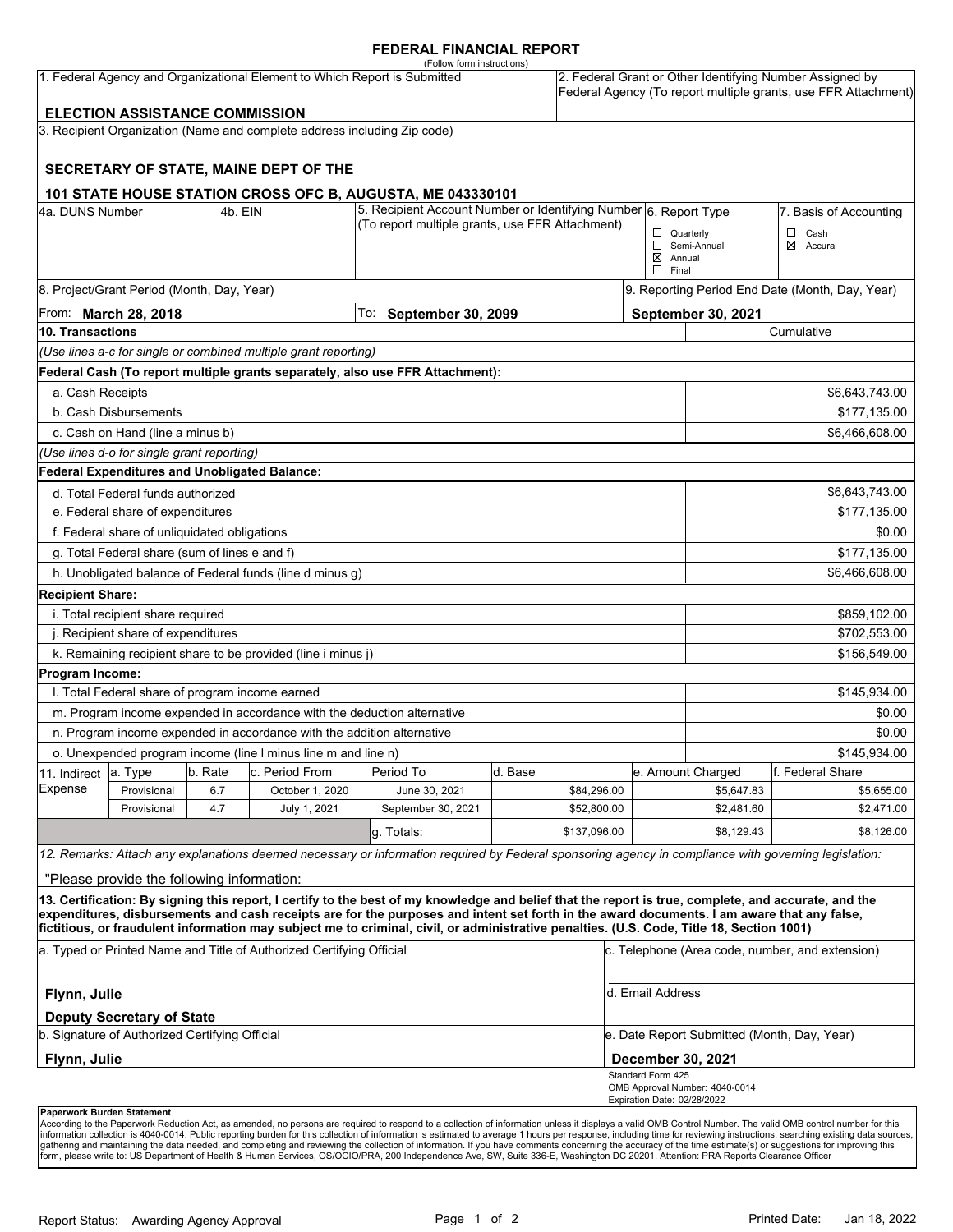#### **FEDERAL FINANCIAL REPORT**  (Additional Page)

Federal Agency & Organization

#### : ELECTION ASSISTANCE COMMISSION

Federal Grant ID Recipient Organization

| <b>DUNS Number</b><br><b>DUNS Status when Certified</b><br>EIN |                                                                                                                                                                                                                                                                                                                                                                                                                                                                                                                                                                                                                                                                   |
|----------------------------------------------------------------|-------------------------------------------------------------------------------------------------------------------------------------------------------------------------------------------------------------------------------------------------------------------------------------------------------------------------------------------------------------------------------------------------------------------------------------------------------------------------------------------------------------------------------------------------------------------------------------------------------------------------------------------------------------------|
| <b>Reporting Period End Date</b>                               | $\therefore$ September 30, 2021                                                                                                                                                                                                                                                                                                                                                                                                                                                                                                                                                                                                                                   |
| <b>Status</b>                                                  | : Awarding Agency Approval                                                                                                                                                                                                                                                                                                                                                                                                                                                                                                                                                                                                                                        |
| <b>Remarks</b>                                                 | : "Please provide the following information:                                                                                                                                                                                                                                                                                                                                                                                                                                                                                                                                                                                                                      |
|                                                                | State interest earned (current fiscal year): \$0<br>State interest expended (current fiscal year): \$0<br>Program income earned (current fiscal year): \$0<br>Program income earned breakdown (current fiscal year): \$0<br>Program income expended (current fiscal year): \$0<br>Note: the "Amount Charged" on both lines of Item 11e (as calculated based on the<br>rounded provisional rate) differ slightly from the "Federal Share" amounts reported on<br>each line in Item 11f. The amounts provided in Item 11f reflect the correct amounts<br>charged based on the actual provisional rates for each period, i.e., 6.709 and 4.679<br>respectively.<br>" |

## **Federal Agency Review**

Reviewer Name Phone # Email Review Date Review Comments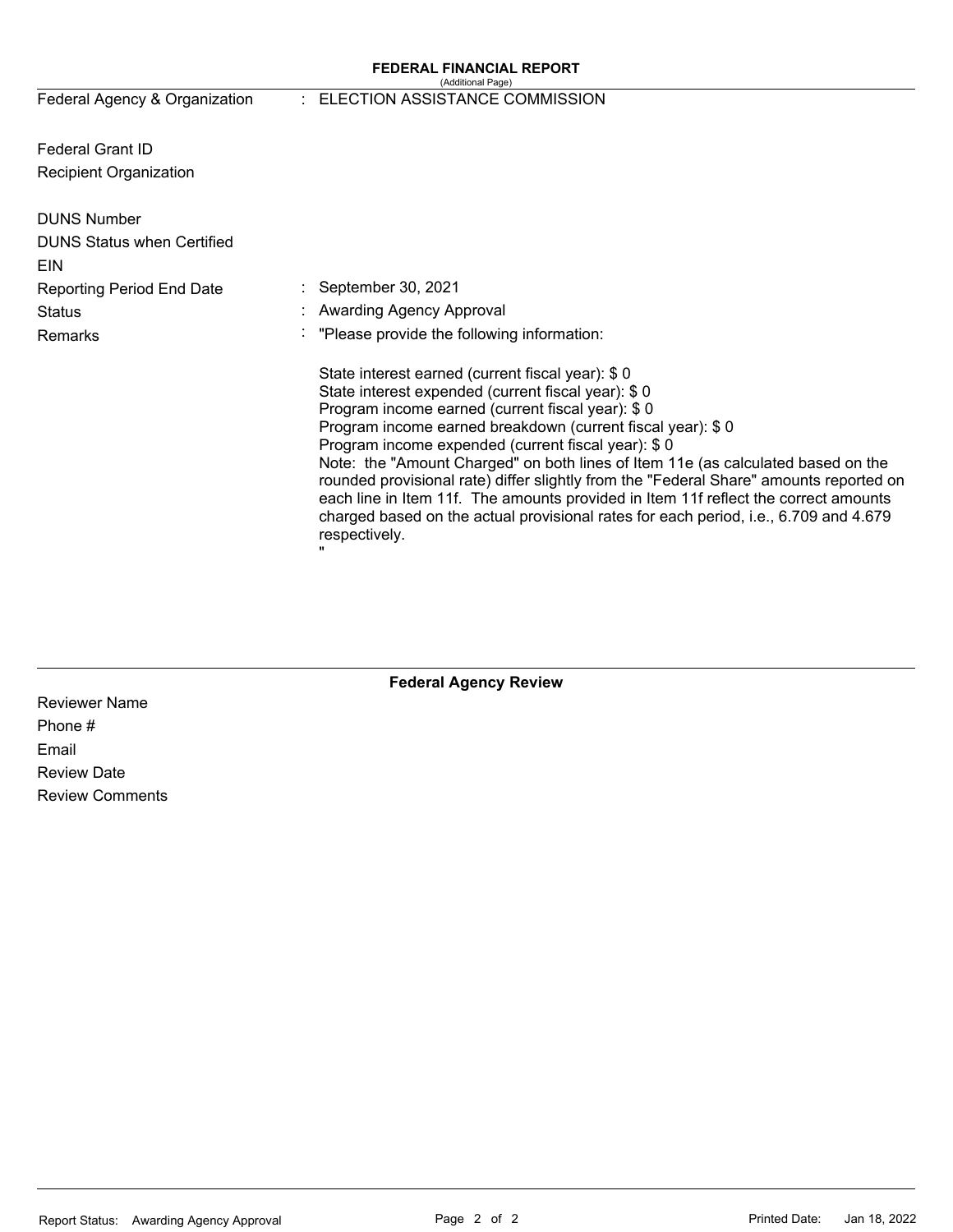# 2021-2022 EAC Progress Report

# 3. EAC Progress Report

#### **1. State or Territory:**

Maine

### **2. Grant Number:**

ME20101001

#### **3. Report:**

Annual (Oct 1 - Sept 30)

#### **4. Grant:**

Election Security

#### **5. Reporting Period Start Date**

10/01/2020

#### **6. Reporting Period End Date**

09/30/2021

### 4. Progress and Narrative

7. Describe in detail what happened during this reporting period and explain how you implemented the approved grant activities in accordance with your State Plan/Program Narrative. (*Note: Your activities should align with your Grant Cost Categories Table.)*

 During the reporting period, we used federal funds to provide reimbursement to a small number of municipalities for absentee ballot drop boxes (most reimbursements were done using CARES Act funds). Additionally, funds were used for the design and deployment of an online accessible absentee ballot system before the November 2020 General Election as well as to contract for a resource to assist us with research and support for writing and issuing a Request for Proposals to select a new central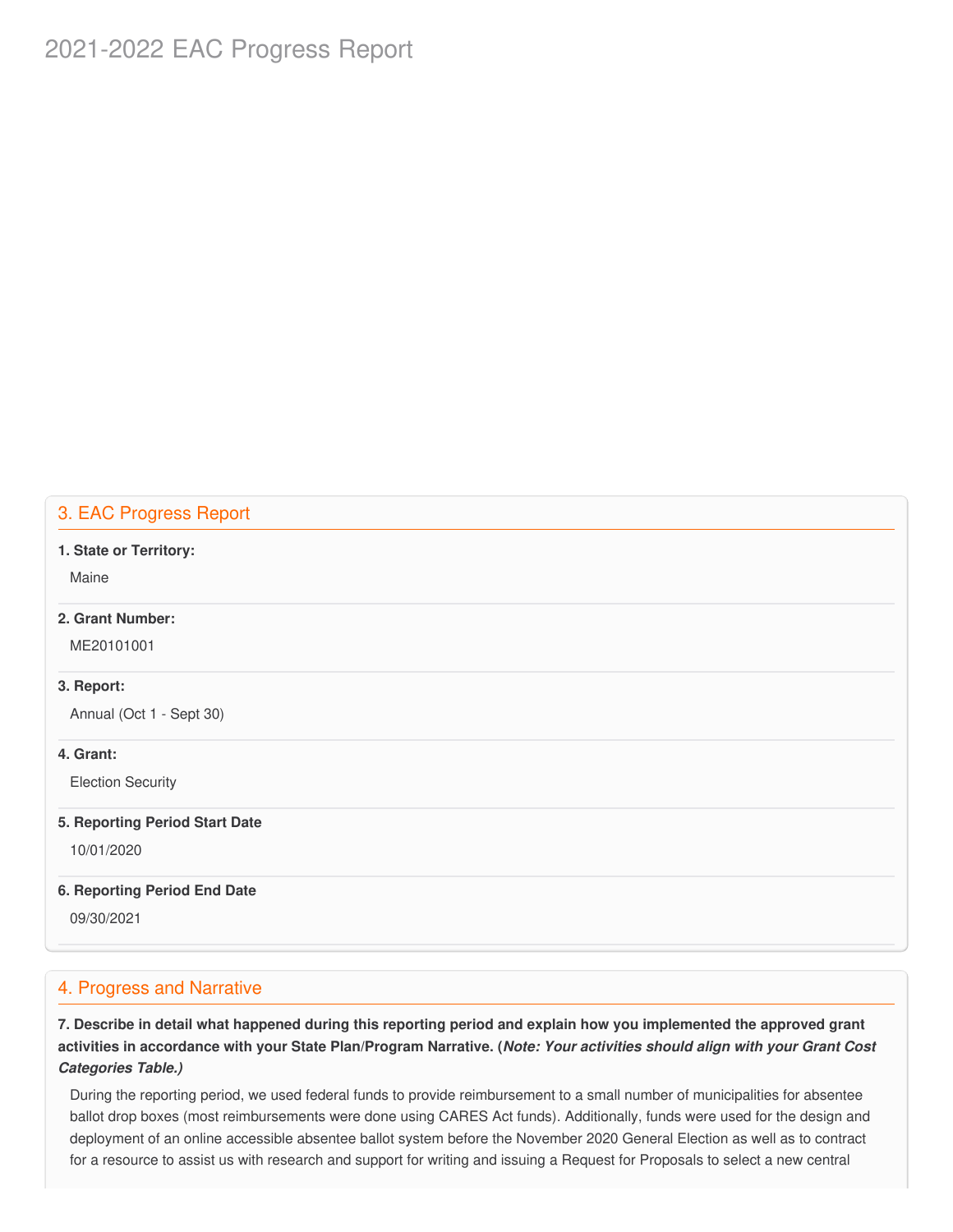voter registration system.

8. Describe any significant changes to your program during the project, including changes to your original State  **Plan/Program Narrative or favorable developments that improved program efficiency and/or service delivery.**

N/A

#### **9. Issues Encountered:**

Describe all major issues that arose during the implementation of the project and the reasons why established goals were not met, if applicable. Address each issue separately and describe whether and how the issues were resolved. Also,  **briefly discuss the implications of any unresolved issues or concerns.**

 The implementation of a new online accessible absentee ballot system was the most challenging project but was successfully accomplished in about 3 months, in time for use with the 2020 General Election. We expect to make improvements in the usability prior to the 2022 elections.

 **10. Provide a description of any training conducted, including security training.**

N/A

**11. Subgrants:**

 **Did your office provide subawards to local jurisdictions during this reporting period?**

No

### **12. Match:**

#### **Describe how you are meeting or have met the matching requirement.**

 We expended State general funds on leasing accessible voting place equipment and software, software for the issuance and generation of blank ballots for UOCAVA voters, costs for maintenance of the existing central voter registration system and for leasing of ballot tabulation equipment for about 325 municipalities statewide.

13. Report on the number and type of articles of voting equipment obtained with the funds. Include the amount expended  **on the expenditure table.**

N/A

# 5. Expenditures

# **14. Current Period Amount Expended and Unliquidated Obligations**

# **GRANT COST CATEGORIES - FEDERAL**

 Voting Equipment and Processes: : \$19196 Post-Election Auditing: : \$0 Voter Registration Systems: : \$52800 Cyber Security: : \$0 Voter Education/Communications: : \$0 Accessibility: : \$65100 Staffing: : \$0 Training: : \$0 Subgrants: : \$0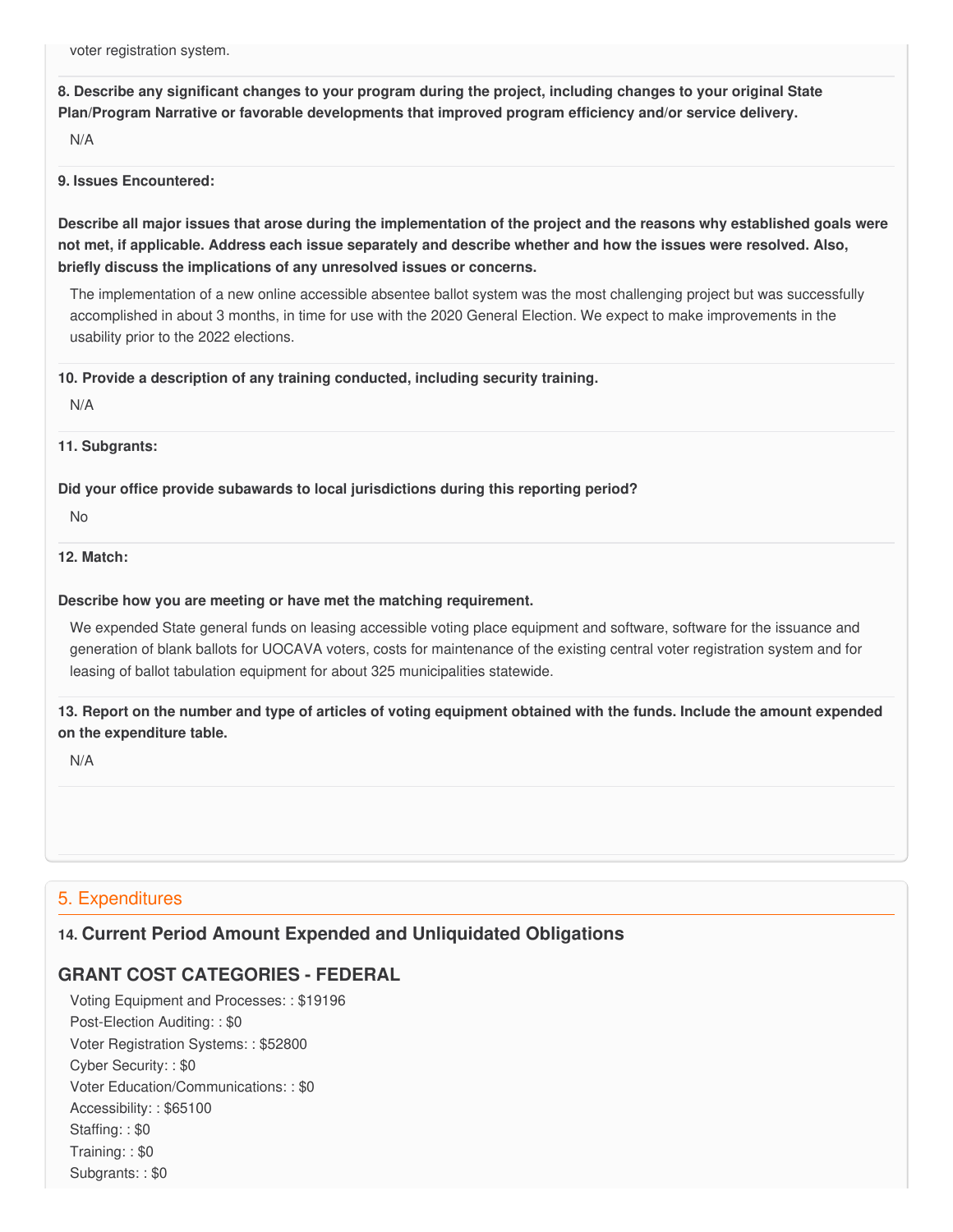Indirect Costs (If applicable, FFR Line 11): : \$8126 Unliquidated Obligations (If applicable, FFR Line 10f): : \$0 Other (Specify below) : \$0 Other (Specify below) : \$0 Other (Specify below) : \$0 Total : \$145222 **Comments:**

### **15. GRANT COST CATEGORIES - MATCH**

 Voting Equipment and Processes: : \$273682 Post-Election Auditing: : \$0 Voter Registration Systems: : \$84975 Cyber Security: : \$0 Voter Education/Communications: : \$0 Accessibility: : \$343896 Staffing: : \$0 Training: : \$0 Subgrants: : \$0 Indirect Costs (If applicable, FFR Line 11): : \$0 Unliquidated Obligations (If applicable, FFR Line 10f): : \$0 Other (Specify below) : \$0 Other (Specify below) : \$0 Other (Specify below) : \$0 Total : \$702553 **Comments:**

### 7. Expenditures

#### **16. Confirm Total Grant Expenditure Amounts**

 Federal : \$145222 Match : \$702553 Total : \$847775

#### **OMB CONTROL NUMBER: 3265-0020**

# 8. Certification

 **Name and Contact of the authorized certifying official of the recipient.**

**First Name**

Julie

**Last Name**

Flynn

**Title**

Deputy Secretary of State